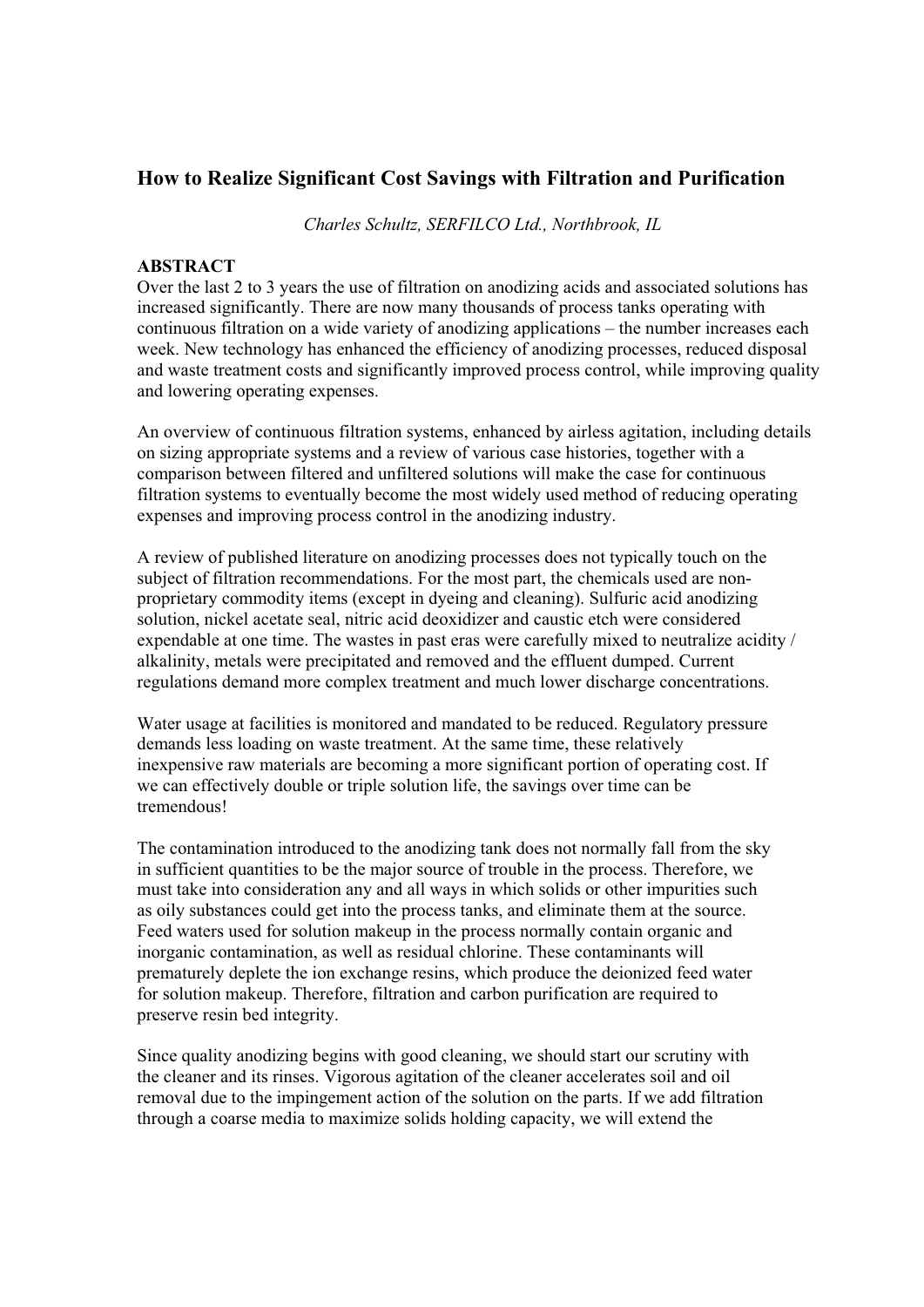cleaner's service life. If excess oil floats to the surface, it can be conveniently removed during downtime by decanting or skimming the surface. Additional oil may be removed utilizing a coalescing media to remove non-emulsified oil (Figure 1). A prefilter may also be required to keep the coalescing element free from solids contamination

A method of agitating the anodizing solution with a combination of high flow centrifugal pumps, which draw solution from the tank and return it through a sparger system similar to that used for air agitation, is now being used. However, rather that just perforating the pipe, we strategically place eductors along the horizontal pipe to direct solution across the bottom of a tank or up in a cylindrical zone and into the recesses of the parts to replenish electrolyte *(See Figures 2 &3).* 

Experience has shown almost universal success of this method of agitation in anodizing applications;

Consider the significant advantages that eductor agitation offers:

- ! Elimination of vapors being introduced into the various process solutions.
- Elimination of uncontrolled temperature changes.
- ! Prevention of air bubbles from entering the suction lines of centrifugal pumps, which could cause them to cavitate and lose prime.
- Minimizing of dye or seal solution breakdown due to oxidation.

## **CHOOSING THE RIGHT FILTER**

The main criterion for filter design is sufficient solids holding capacity to maintain lowpressure drop across the media for extended periods of time. This is one factor in favor of depth type cartridges, because the pressure drop is usually low over 85% of their life, whereas surface media follows a straight line increase in pressure drop (Figure 4).

## **PRETREATMENT TANKS**

Cleaner tanks using 30-75 micron or coarser filter cartridges, and 3-4 10" cartridges per one hundred gallons (15 sq.ft. of surface area / 100 gallons) and at least 2 turnovers per hour are recommended. The tanks may also require an auxiliary pump and filter, and an oil separator to remove free oil, etc. with a sparger overflow system or skimmer. This auxiliary equipment is for continuous use below 160° F, or during spray system downtime.

Bright dip and etchants may be periodically filtered as required to remove precipitates or contaminants that will streak or spot the work, or to prolong the tank life. We recommend 15-micron filtration with carbon as required. Desmut and pickle tanks should also be filtered to remove soils and oils, etc. that may be dragged into the tank or introduced because of air agitation. Use of an eductor system will reduce heat loss, fumes and misting from the tank surface.

## **ANODIZING SOLUTIONS**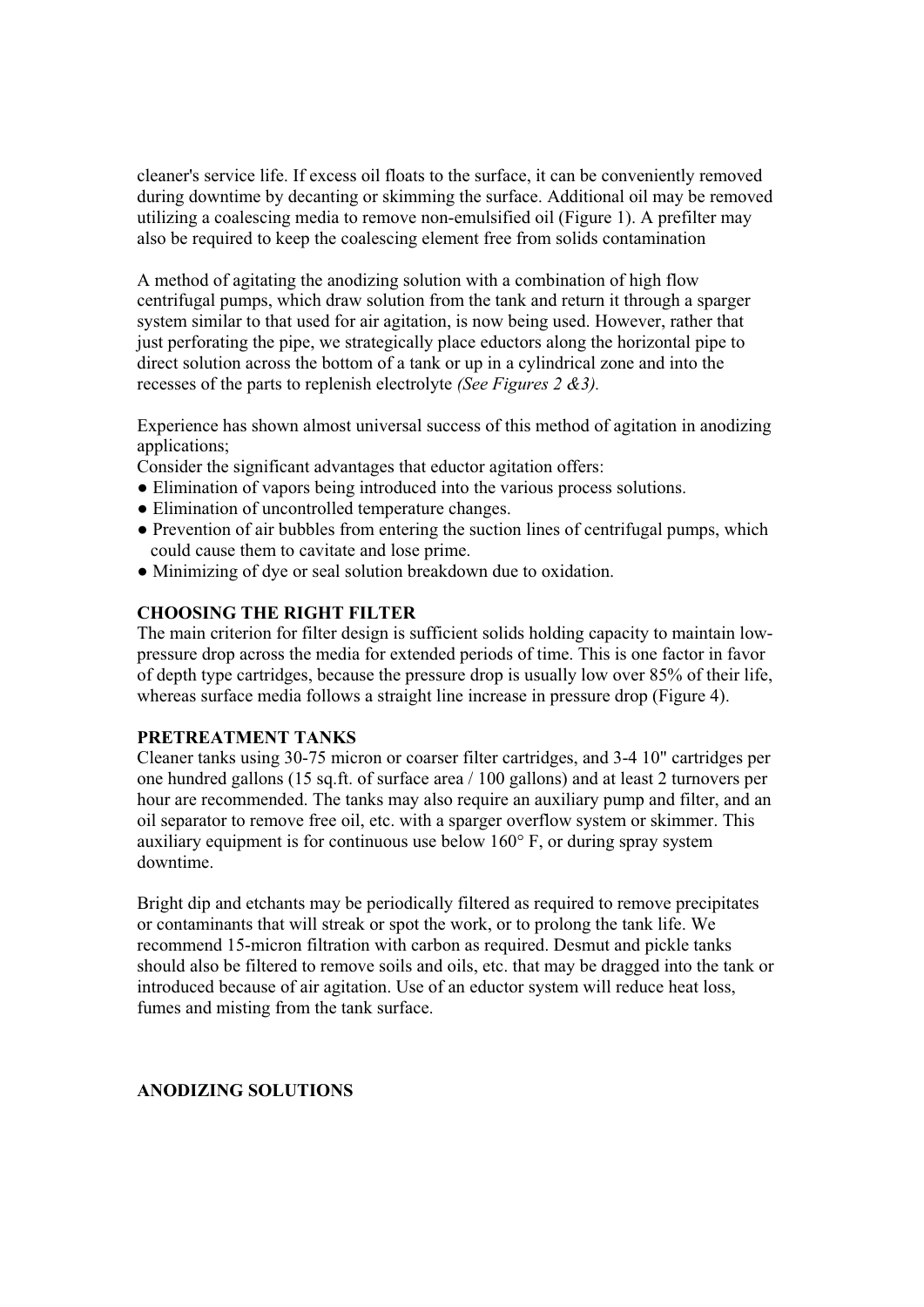Because of the corrosive atmosphere above anodizing tanks, out-of tank, non-metallic pump and filtration systems are recommended.

## *Sulfuric acid anodizing solutions*

A separate pump and eductor system may be incorporated to reduce fumes, provide proper agitation, minimize the introduction of contaminants and optimize temperature control. Filtration will improve the appearance of the work and extend bath life. Cleaner heat transfer surfaces, with associated lower cooling costs, will result from filtration and improved bath circulation.

*Phosphoric acid anodizing,* which is also used in composite manufacturing*,* has important environmental advantages. However, microbial contamination as well as other soils must be removed to assure good adhesion.

*Chromates and dye tanks* can be filtered as required with 5-15 micron media. Continuous filtration may be required, depending on conditions, to remove precipitates and contaminants that will streak or spot the work, or to prolong the tank life. Oil in the tank will cause spotty or streaked work.

*Dyes* are often filtered to remove small particles and reaction products formed from interactions between the dye and solution dragged into the dye tank. Uniform color depends on dye solution integrity.

## **SEALS**

Seal tanks should be continuously filtered and carbon treated when organic dyes are present. Precipitates that form in the seal tank, as well as reaction products with the dye, will form a smut on the parts, which must later be removed. Seal tanks should be continuously filtered with 15-micron media, 2-3 turns per hour with 2-4 cartridges per 100 gallons, depending on loading. If organic dyes are present, continuous carbon treatment is recommended to keep the solution from discoloration.

# **CASE HISTORY #1**

A large anodizing plant may have monthly energy consumption at 1,900,000 KWH at a cost of \$152,000/mo or .08¢/KWH.Average production in the anodize department is 2,262 sq. ft/ hr.

It is current density, not voltage that causes the oxide layer to form on an aluminum substrate. As the aluminum concentration and other dissolved contaminants build up in the anodizing bath, current is wasted on the dissolved ions in solution. The voltage has to be increased to compensate for the wasted ionic current to maintain the correct current density, in order to produce the proper thickness.

One hundred square feet of aluminum surface area at a current density of 15 amps per square feet will require rectification of 1,500 amps. The "typical" voltage requirement for aluminum anodizing is in the range of 12-17 volts (depending on the alloy). The power consumption for this application equals the voltage multiplied by the amperage, 15 volts x 1,500 amps =  $22,500$ watts, or 22.5 KW. For an eight hour day of operation, the power consumed at this rate is 22.5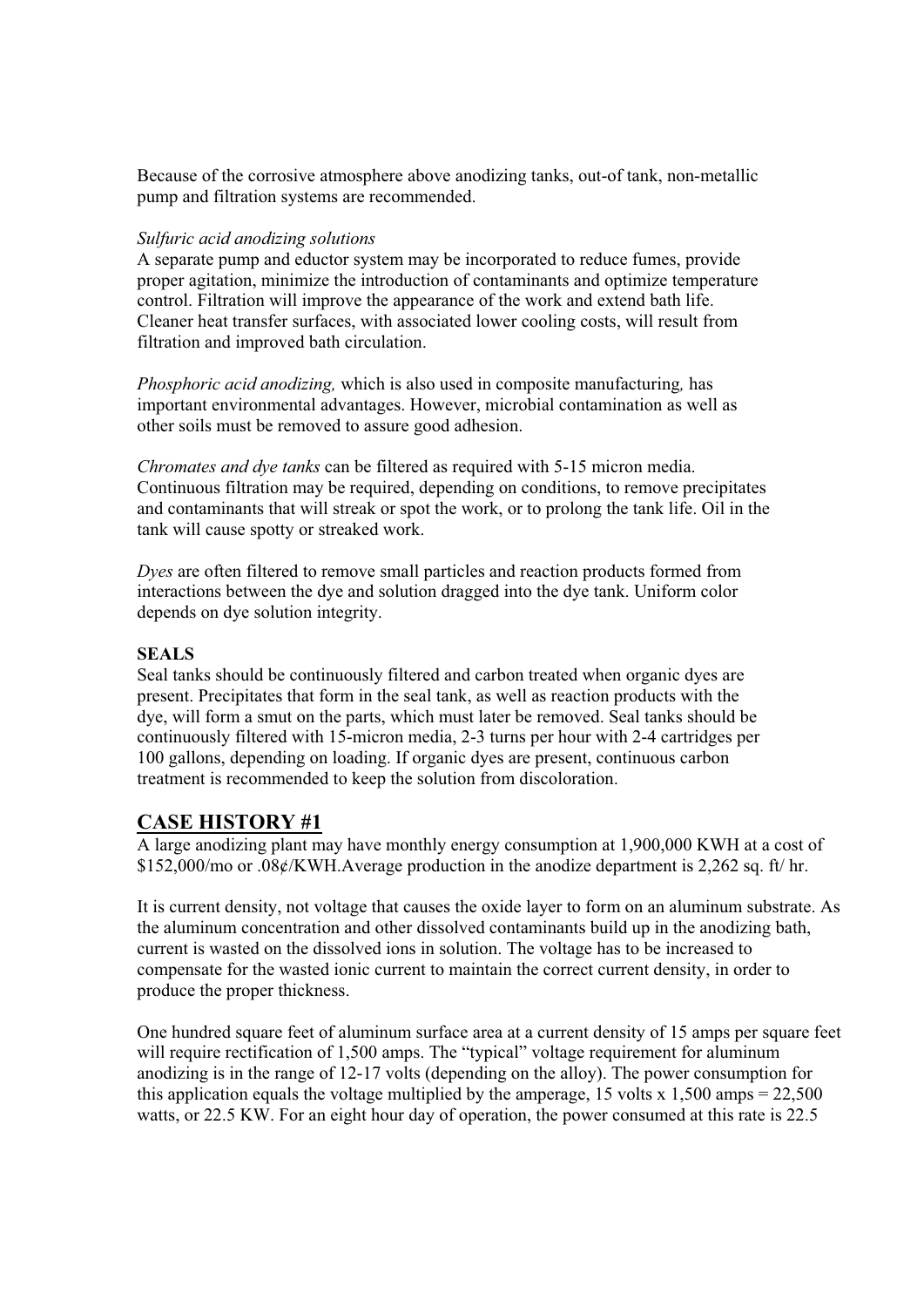KW  $x$  8 = 180 KWH. For 1,000 square feet of aluminum anodized per hour, this would equal 1,800 KWH per eight-hour day.

By controlling the dissolved aluminum in the anodize bath, with PRO-pHx chemistry and a properly sized cartridge filtration system, less current is wasted. Thus allowing lower voltage to be used in order to achieve the same anodic thickness. Typically this voltage reduction is in the order of 1-3 volts. Assuming an average of 2 volts less, and plugging this into the power consumption equation from above: 13 volts x 1,500 amps = 19,500 watts, or 19.5 KW for 100 square feet of production per hour, or 156 KWH. For 1,000 square feet of production per hour this equals 1,560 KWH. This is a difference of 240 KWH per eight-hour day.

Using the above plant data, the following calculation applies:

| 240 KWH                | 2,262 sq.ft/hr. 3 shifts   300 days $.08¢ = $39,088/yr$ |     |                |  |  |
|------------------------|---------------------------------------------------------|-----|----------------|--|--|
| $1,000$ sq.ft/hr/shift |                                                         | day | '   year   KWH |  |  |

The literature states the relationship between cooling costs and energy costs at a 4:1 ratio. For this plant, this would calculate to \$156,352 for cooling costs for a total potential energy savings of  $$195,440/yr.$ 

Chemical savings in the elimination of acid decants and subsequent caustic soda neutralization costs have been calculated at \$31,800/yr. Therefore, the total chemical and electrical cost savings would be \$227,240/yr.

# Test Tank # 1 Test Tank # 3 Control Tank # 2 Solution Type Type II Anodizing Type II Anodizing Type II Anodizing Type II Anodizing # of Gallons 800 gallons 1200 gallons 1200 gallons Acid concentration 11-14 % sulfuric acid by weight 11-14 % sulfuric acid by weight 11-14 % sulfuric acid by weight PRO-pHx and filtration start date 3/4/2004 3/4/2004 Frequency of decants previously every 4 months previously every 4<br>months every 4 months # of gallons/decant 266 to 400 gallons 400 to 600 gallons 400 to 600 gallons Aluminum content @ start of test 2-2.5 oz/gal 2-2.5 oz/gal 2-2.5 oz/gal Aluminum the week of 2.5 oz/gal maximum 2.5 oz/gal maximum  $\ast$  1.9 oz/gal maximum

# **CASE HISTORY #2 A CHICAGO AREA CONTRACT ANODIZER**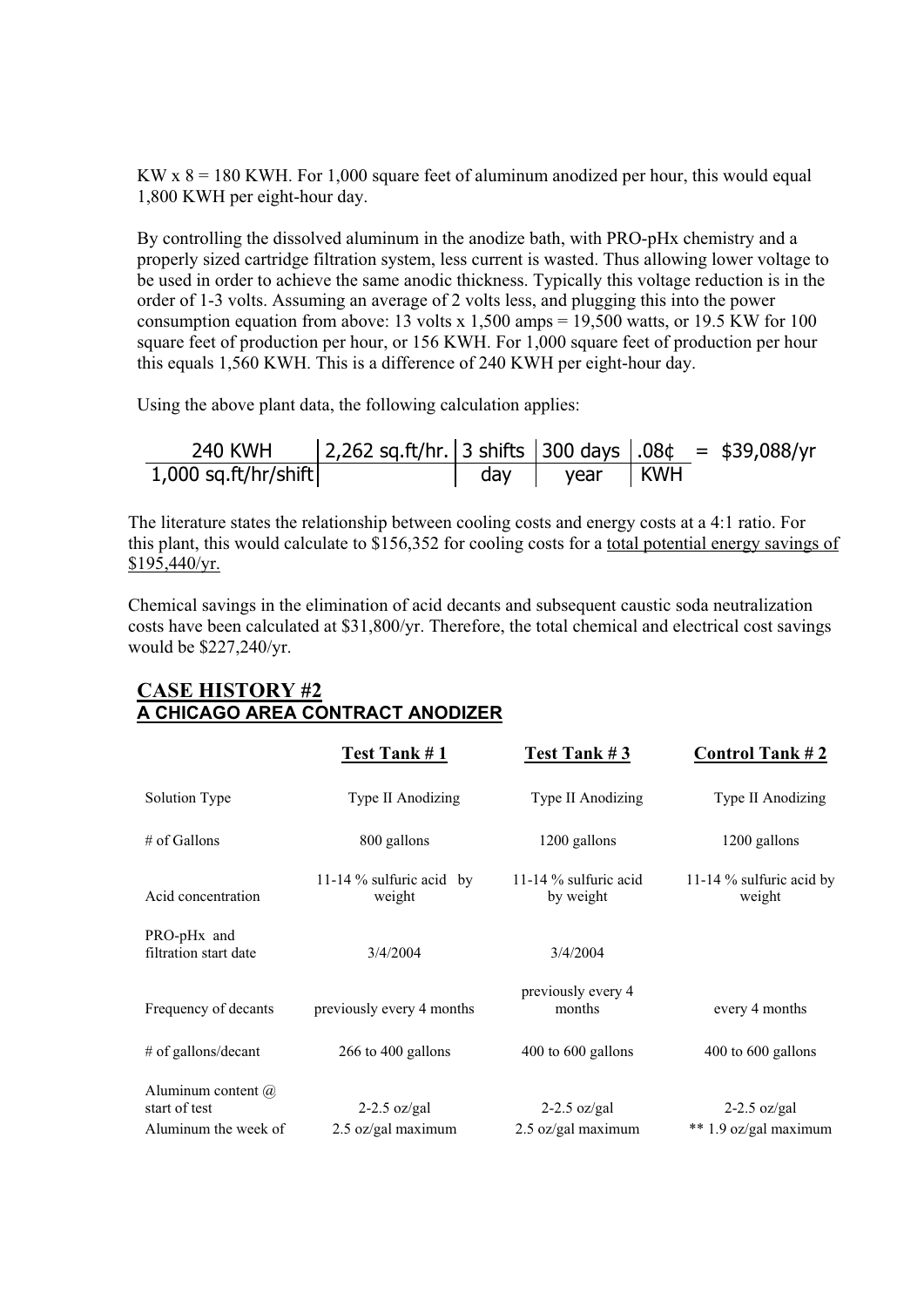#### 8/16/2004

\*\* This untreated bath required decanting two times between 3/4/2004 & 8/16/2004. Test Tank # 1 & 3 are still operating without decanting as of May 2005.

| Filter size $\omega$ start up          | 20 micron string wound<br>cartridges | 20 micron string wound<br>cartridges | No filtration |
|----------------------------------------|--------------------------------------|--------------------------------------|---------------|
| 20" cartridge use $\omega$<br>start up | 2 every two days                     | 2 every two days                     | N/A           |
| Micron size after one<br>week          | 10 micron string wound<br>cartridge  | 10 micron string wound<br>cartridge  | N/A           |
| 20" Cartridge use after<br>one week    | 2 every two days                     | 2 every two days                     | N/A           |
| Current micron size<br>used            | 5 micron Polly spun<br>cartridge     | 5 micron Polly spun<br>cartridge     | N/A           |
| 20" cartridge use -<br>current         | 2 each week                          | 2 each week                          | N/A           |
| Type of filter pump                    | In-tank cartridge                    | In-tank cartridge                    | N/A           |

Nickel Acetate is used as a sealer.

Many different colors are used in the dyeing process. No adverse effects have been observed since the start date. **Notes:**

- Control Tank # 2 was taken out of service permanently when the business moved in early 2005.

- All three tanks were contaminated and near ready for decant on 3/4/2004.
- Reagent chemistry was added to tank # 1 and # 3 at 1% and filtration was started.
- New sulfuric is added two times per week as titrations indicate. The reagent chemistry is replenished  $@$  the rate of 1  $\%$  of the added sulfuric volume.
- Previous historical data showed a .2-.3 oz/gal rise in the aluminum content each week.
- 450 gallons of control tank # 2 was decanted and new chemicals were added on 4/4/2004.
- 475 gallons of control tank # 2 was decanted and new chemicals were added on 8/16/2004.

#### **PREVIOUSLY THE TYPE II BATHS WERE NOT OPERATED ABOVE 1.9 OZ/GALLON.**

- Currently treated and filtered tanks will anodize properly up to 2.3 oz/gal total aluminum due to the removal of organics and dissolved metals, i.e., aluminum, copper, iron, lead, magnesium, manganese, phosphate and zinc.

- Proprietary additives are used in all baths so that anodizing can be performed at higher temperatures.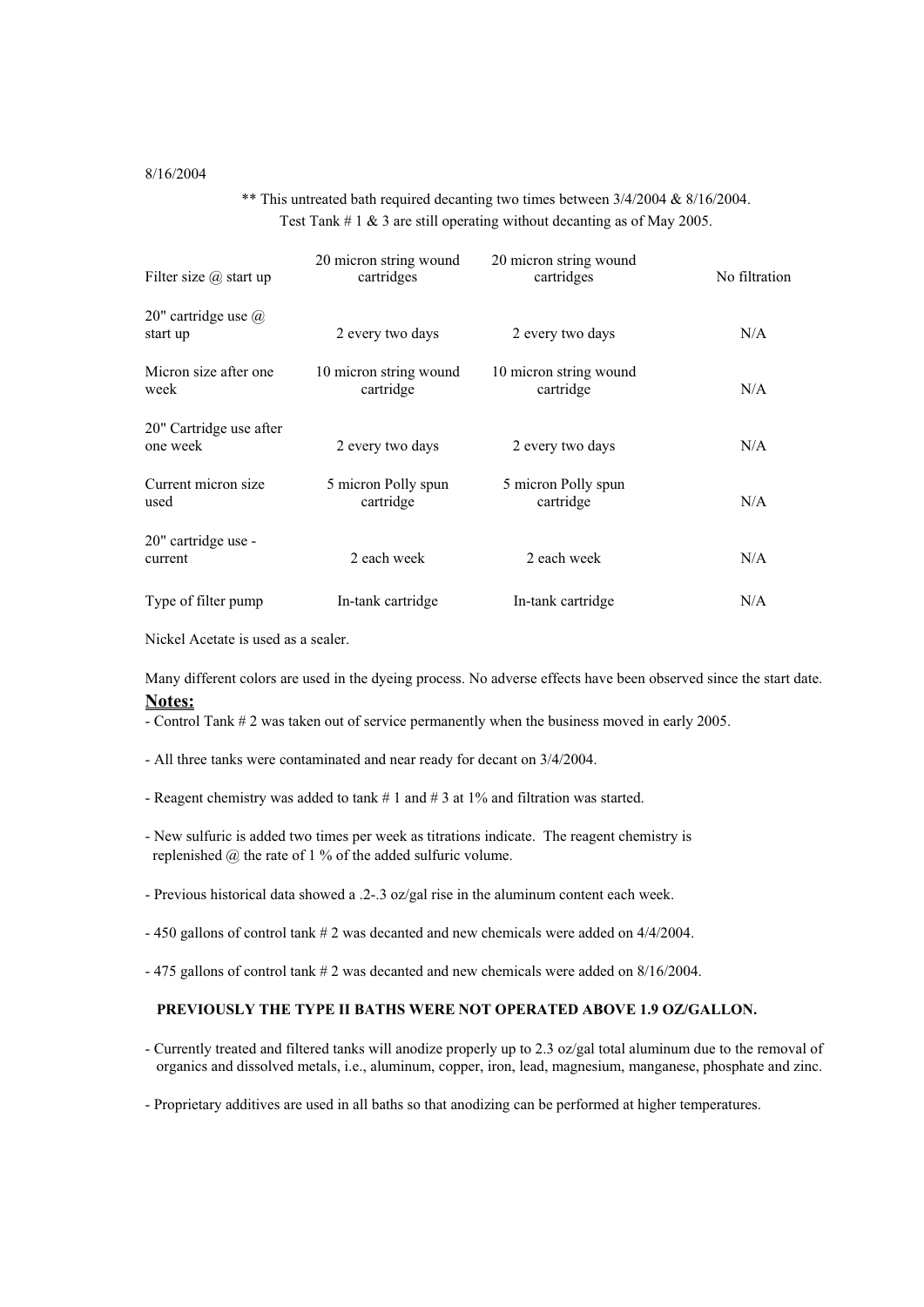- Sodium Hydroxide is no longer purchased for pH adjustment in waste treating the decants.
- Less Sulfuric acid is used to keep the anodizing tanks operating properly.
- Flocculants are no longer purchased for waste treating the decants.
- There are obvious savings realized in reduced manpower & equipment requirements: There are no decanting of baths so the filter press usage and operating manpower are reduced. Less labor is used since the chemical adds are much smaller than were previously required.
- The volume, storing and shipping of the generated non-hazardous waste is reduced.
- Some additional advantages of filtering out the impurities have been, the consistency of acid quality, no down time, no surface oil to drag thru and the obvious environmental benefits.

## **CONCLUSION**

Today's global market environment, with its emphasis on quality, low cost and environmental compliance, has forced many changes in manufacturing in the metal finishing industry. Environmental regulations have made the conservation of process chemicals a "must" for manufacturers. Treatment and disposal costs and their associated liabilities have changed the economics of solution replacement compared to the associated costs of filtration and purification to extend solution life.

Elimination of many vapor-degreasing chemicals has resulted in their replacement with aqueous and semi-aqueous cleaning systems. Existing cleaning systems will have to be upgraded to handle the dirt load.

Improved quality and reduction in rejects require tighter control of all processes. Filtration, purification and new techniques for agitation will help reduce cost, environmental problems, rejects, rework and improve profits.

## **Bibliography**